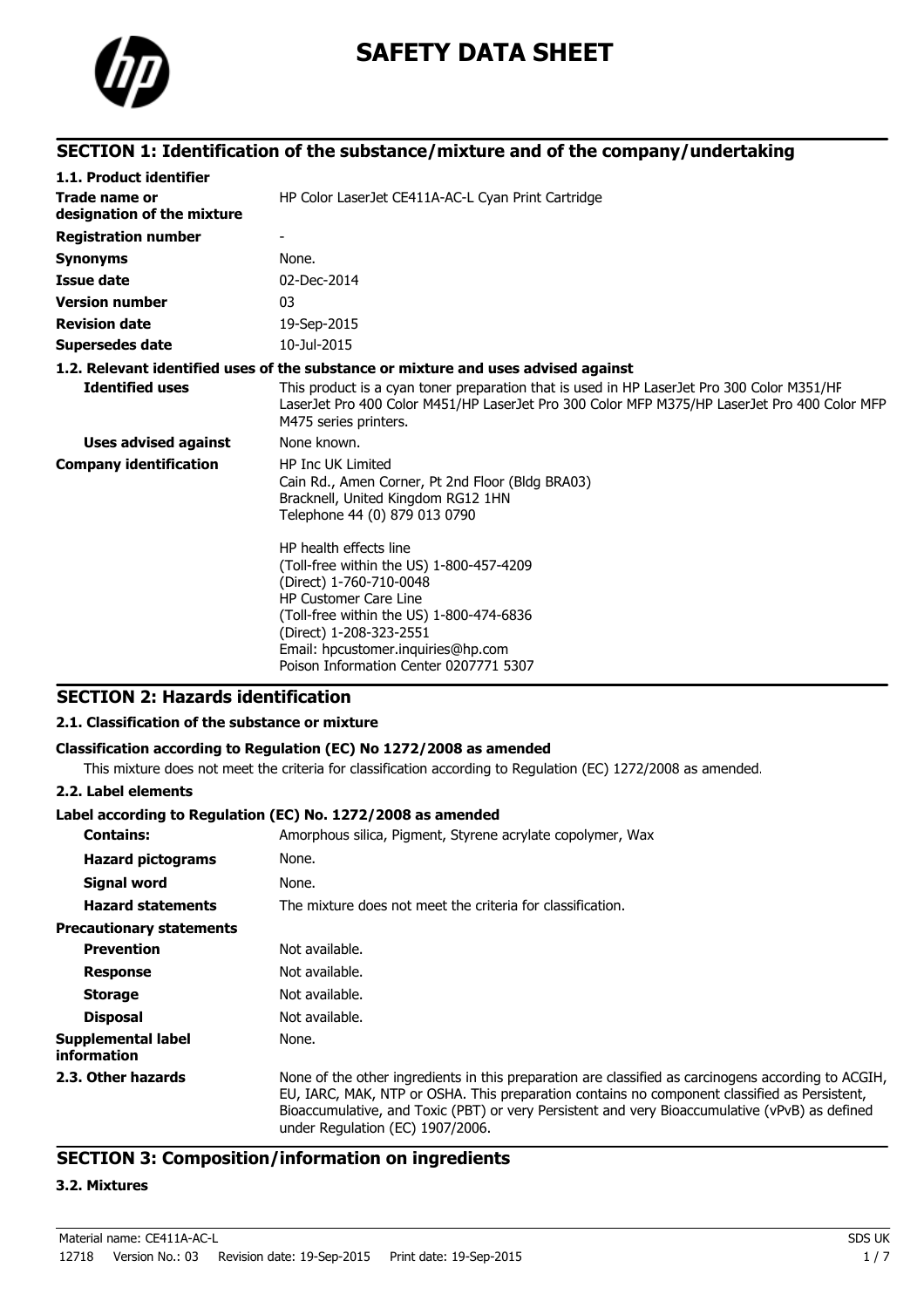| $\frac{1}{2}$                     | CAS-No. / EC<br>No.    | <b>REACH Registration No.</b> | <b>Index No.</b>         | <b>Notes</b> |
|-----------------------------------|------------------------|-------------------------------|--------------------------|--------------|
| Styrene acrylate copolymer<br><85 | <b>Trade Secret</b>    |                               |                          |              |
|                                   |                        |                               |                          |              |
| < 10                              | <b>Trade Secret</b>    |                               |                          |              |
|                                   |                        |                               |                          |              |
| $<$ 10                            | <b>Trade Secret</b>    |                               | $\overline{\phantom{a}}$ |              |
|                                   |                        |                               |                          |              |
| $<$ 3                             | 7631-86-9<br>231-545-4 | 01-2119379499-16-xxxx         |                          |              |
|                                   |                        |                               |                          |              |
|                                   |                        |                               |                          |              |

| 4.1. Description of first aid measures                                                   |                                                                                                                                                                                                   |
|------------------------------------------------------------------------------------------|---------------------------------------------------------------------------------------------------------------------------------------------------------------------------------------------------|
| <b>Inhalation</b>                                                                        | Move person to fresh air immediately. If irritation persists, consult a physician.                                                                                                                |
| <b>Skin contact</b>                                                                      | Wash affected areas thoroughly with mild soap and water. Get medical attention if irritation<br>develops or persists.                                                                             |
| Eye contact                                                                              | Do not rub eyes. Immediately flush with large amounts of clean, warm water (low pressure) for at<br>least 15 minutes or until particles are removed. If irritation persists, consult a physician. |
| <b>Ingestion</b>                                                                         | Rinse mouth out with water. Drink one to two glasses of water. If symptoms occur, consult a<br>physician.                                                                                         |
| 4.2. Most important<br>symptoms and effects, both<br>acute and delayed                   | Not available.                                                                                                                                                                                    |
| 4.3. Indication of any<br>immediate medical attention<br>and special treatment<br>needed | Not available.                                                                                                                                                                                    |

# **SECTION 5: Firefighting measures**

| <b>General fire hazards</b>                                                                | Not available.                                              |
|--------------------------------------------------------------------------------------------|-------------------------------------------------------------|
| 5.1. Extinguishing media<br>Suitable extinguishing<br>media                                | CO <sub>2</sub> , water, or dry chemical                    |
| Unsuitable extinguishing<br>media                                                          | None known.                                                 |
| 5.2. Special hazards arising<br>from the substance or<br>mixture                           | Not available.                                              |
| 5.3. Advice for firefighters<br><b>Special protective</b><br>equipment for<br>firefighters | Not available.                                              |
| <b>Special fire fighting</b><br>procedures                                                 | If fire occurs in the printer, treat as an electrical fire. |
| <b>Specific methods</b>                                                                    | None established.                                           |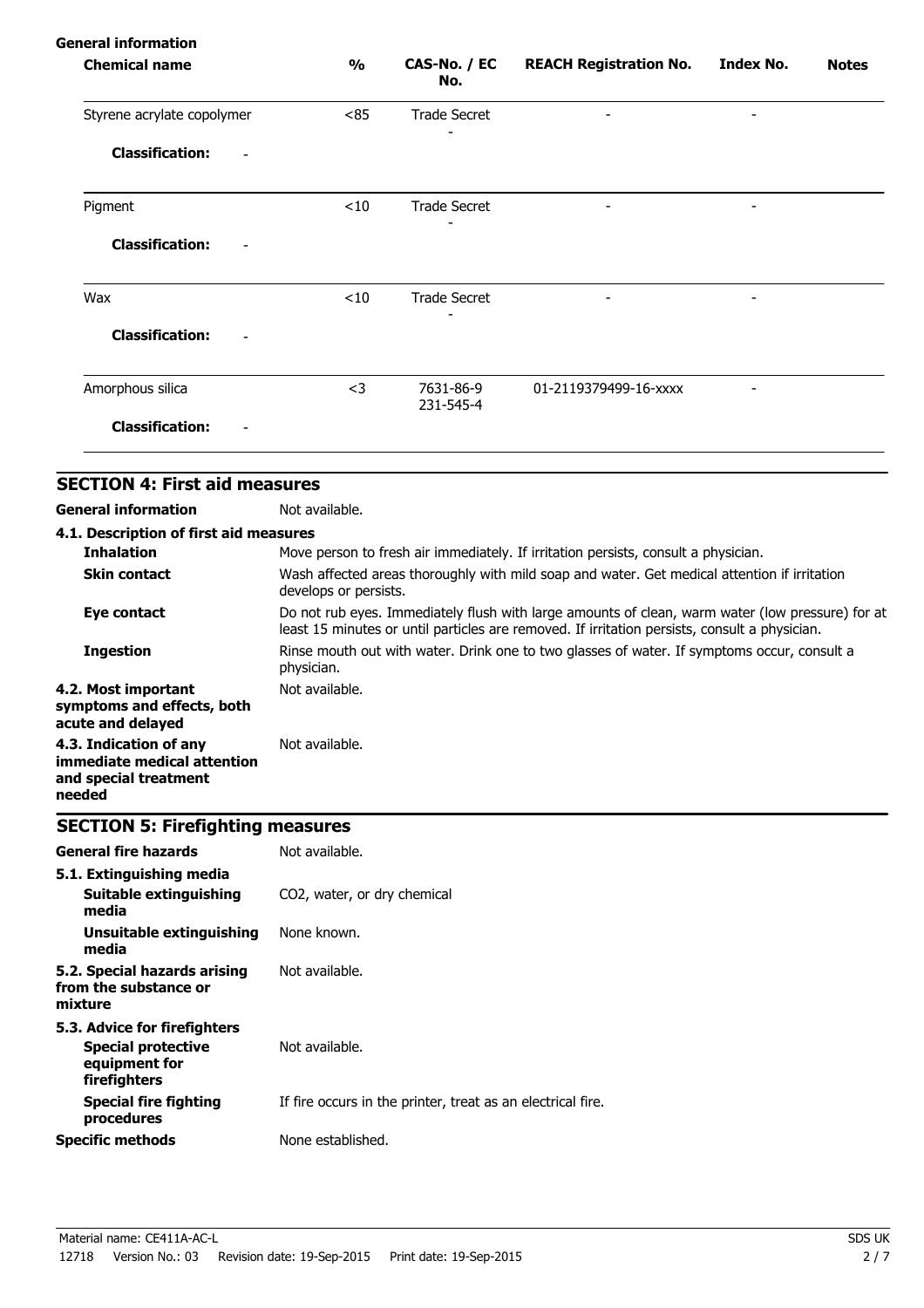## **SECTION 6: Accidental release measures**

|                                                              | 6.1. Personal precautions, protective equipment and emergency procedures                                  |
|--------------------------------------------------------------|-----------------------------------------------------------------------------------------------------------|
| For non-emergency<br>personnel                               | Minimize dust generation and accumulation.                                                                |
| For emergency<br>responders                                  | Not available.                                                                                            |
| 6.2. Environmental<br>precautions                            | Do not flush into surface water or sanitary sewer system. See also section 13 Disposal<br>considerations. |
| 6.3. Methods and material for<br>containment and cleaning up | Not available.                                                                                            |
| 6.4. Reference to other<br>sections                          | Not available.                                                                                            |
| ---                                                          |                                                                                                           |

### **SECTION 7: Handling and storage**

| 7.1. Precautions for safe<br>handling                                          | Keep out of the reach of children. Avoid inhalation of dust and contact with skin and eyes. Use with<br>adequate ventilation. Keep away from excessive heat, sparks, and open flames. |
|--------------------------------------------------------------------------------|---------------------------------------------------------------------------------------------------------------------------------------------------------------------------------------|
| 7.2. Conditions for safe<br>storage, including any<br><i>incompatibilities</i> | Keep out of the reach of children. Keep tightly closed and dry. Store at room temperature. Store<br>away from strong oxidizers.                                                       |
| 7.3. Specific end use(s)                                                       | Not available.                                                                                                                                                                        |

### **SECTION 8: Exposure controls/personal protection**

| 8.1. Control parameters                              |                                                                                                |
|------------------------------------------------------|------------------------------------------------------------------------------------------------|
| <b>Occupational exposure limits</b>                  | No exposure limits noted for ingredient(s).                                                    |
| <b>Biological limit values</b>                       | No biological exposure limits noted for the ingredient(s).                                     |
| <b>Recommended monitoring</b><br>procedures          | Not available.                                                                                 |
| <b>Derived no-effect level</b><br>(DNEL)             | Not available.                                                                                 |
| <b>Predicted no effect</b><br>concentrations (PNECs) | Not available.                                                                                 |
| <b>Exposure guidelines</b>                           | USA OSHA (TWA/PEL): 15 mg/m3 (Total Dust), 5 mg/m3 (Respirable Fraction)                       |
|                                                      | ACGIH (TWA/TLV): 10 mg/m3 (Inhalable Particulate), 3 mg/m3 (Respirable Particulate)            |
|                                                      | Amorphous silica: USA OSHA (TWA/PEL): 20 mppcf 80 (mg/m3)/%SiO2, ACGIH (TWA/TLV): 10<br>mg/m3  |
|                                                      | TRGS 900 (Luftgrenzwert) - 10 mg/m3 (Einatembare partikel), 3 mg/m3 (Alveolengängige fraktion) |
|                                                      | UK WEL: 10 mg/m3 (Respirable Dust), 5 mg/m3 (Inhalable Dust)                                   |
| 8.2. Exposure controls                               |                                                                                                |
| <b>Appropriate engineering</b><br>controls           | Use in a well ventilated area.                                                                 |
|                                                      | Individual protection measures, such as personal protective equipment                          |
| <b>General information</b>                           | No personal respiratory protective equipment required under normal conditions of use.          |
| <b>Eye/face protection</b>                           | Not available.                                                                                 |
| <b>Skin protection</b>                               |                                                                                                |
| - Hand protection                                    | Not available.                                                                                 |
| - Other                                              | Not available.                                                                                 |
| <b>Respiratory protection</b>                        | Not available.                                                                                 |
| <b>Thermal hazards</b>                               | Not available.                                                                                 |
| <b>Hygiene measures</b>                              | Not available.                                                                                 |
| <b>Environmental exposure</b><br>controls            | Not available.                                                                                 |

### **SECTION 9: Physical and chemical properties**

### **9.1. Information on basic physical and chemical properties**

| Appearance            | Fine powder |  |
|-----------------------|-------------|--|
| <b>Physical state</b> | Solid.      |  |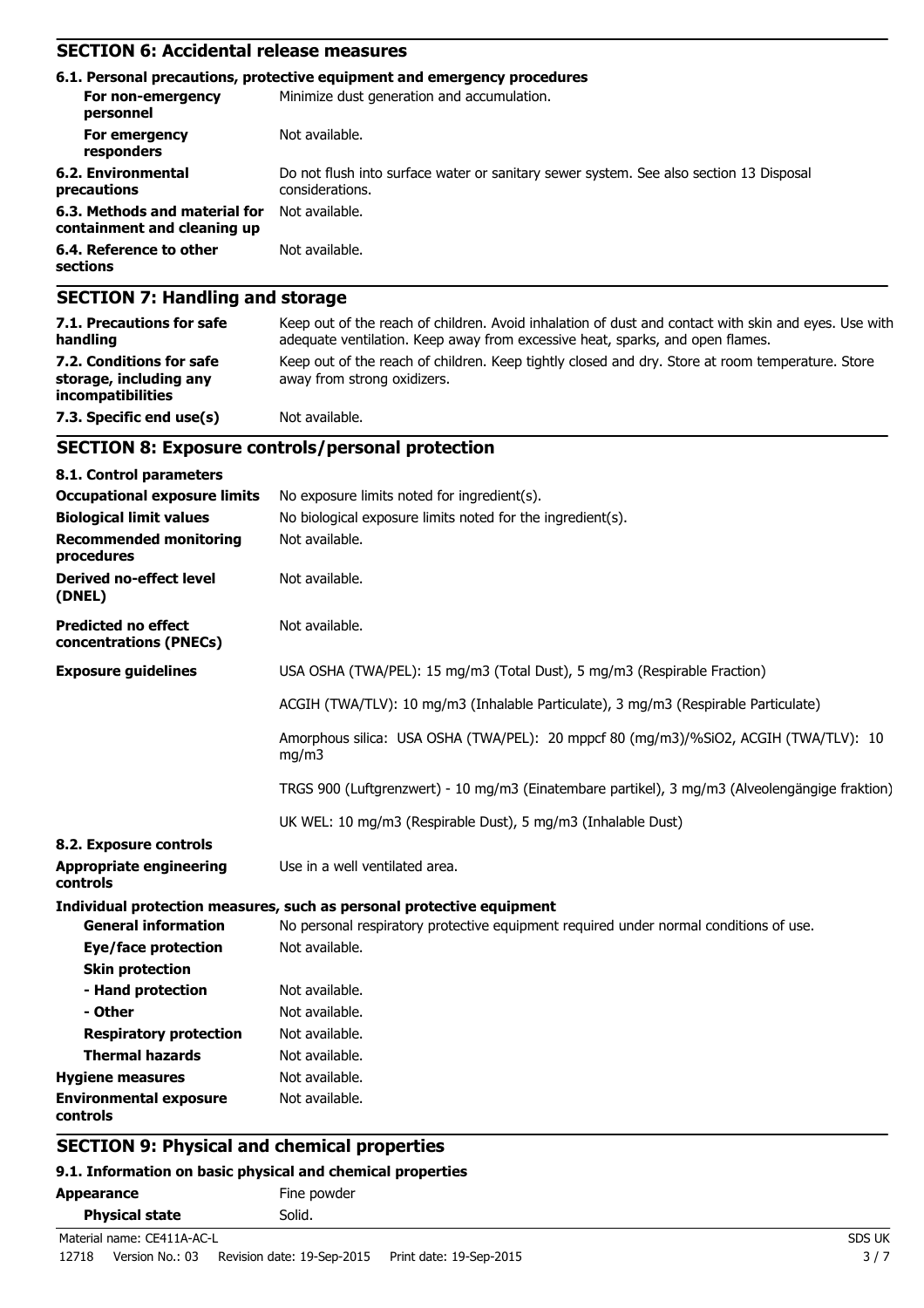| Color                                             | Cyan                                                          |
|---------------------------------------------------|---------------------------------------------------------------|
| Odor                                              | Slight plastic odor                                           |
| <b>Odor threshold</b>                             | Not available.                                                |
| рH                                                | Not applicable                                                |
| <b>Melting point/freezing point</b>               | Not available.                                                |
| Initial boiling point and<br>boiling range        | Not applicable                                                |
| <b>Flash point</b>                                | Not applicable                                                |
| <b>Evaporation rate</b>                           | Not applicable                                                |
| <b>Flammability (solid, gas)</b>                  | Not available.                                                |
| Upper/lower flammability or explosive limits      |                                                               |
| <b>Flammability limit - lower</b><br>(9/6)        | Not flammable                                                 |
| <b>Flammability limit -</b><br>upper (%)          | Not available.                                                |
| Vapor pressure                                    | Not applicable                                                |
| Solubility(ies)                                   |                                                               |
| Solubility (water)                                | Negligible in water. Partially soluble in toluene and xylene. |
| <b>Solubility (other)</b>                         | Not available.                                                |
| <b>Partition coefficient</b><br>(n-octanol/water) | Not available.                                                |
| <b>Auto-ignition temperature</b>                  | Not applicable                                                |
| <b>Decomposition temperature</b>                  | > 392 °F (> 200 °C)                                           |
| <b>Viscosity</b>                                  | Not applicable                                                |
| <b>Explosive properties</b>                       | Not available.                                                |
| <b>Oxidizing properties</b>                       | No information available.                                     |
| 9.2. Other information                            |                                                               |
| <b>Percent volatile</b>                           | 0 % estimated                                                 |
| Softening point                                   | 176 - 266 °F (80 - 130 °C)                                    |
| <b>Specific gravity</b>                           | $1 - 1.2$                                                     |

# **SECTION 10: Stability and reactivity**

| 10.1. Reactivity                            | Not available.                          |
|---------------------------------------------|-----------------------------------------|
| 10.2. Chemical stability                    | Stable under normal storage conditions. |
| 10.3. Possibility of hazardous<br>reactions | Will not occur.                         |
| 10.4. Conditions to avoid                   | Imaging Drum: Exposure to light         |
| 10.5. Incompatible materials                | Strong oxidizers                        |
| 10.6. Hazardous<br>decomposition products   | Carbon monoxide and carbon dioxide.     |

# **SECTION 11: Toxicological information**

**General information** Not available. **11.1. Information on toxicological effects**

| <b>Acute toxicity</b>                                      | Based on available data, the classification criteria are not met.                                                                                        |
|------------------------------------------------------------|----------------------------------------------------------------------------------------------------------------------------------------------------------|
| <b>Skin corrosion/irritation</b>                           | Based on available data, the classification criteria are not met.                                                                                        |
| Serious eye damage/eye<br><i>irritation</i>                | Based on available data, the classification criteria are not met.                                                                                        |
| <b>Respiratory sensitization</b>                           | Based on available data, the classification criteria are not met.                                                                                        |
| <b>Skin sensitization</b>                                  | Based on available data, the classification criteria are not met.                                                                                        |
| <b>Germ cell mutagenicity</b>                              | Negative, does not indicate mutagenic potential (Ames Test: Salmonella typhimurium)<br>Based on available data, the classification criteria are not met. |
| Carcinogenicity                                            | Based on available data, the classification criteria are not met.                                                                                        |
| <b>Reproductive toxicity</b>                               | Based on available data, the classification criteria are not met.                                                                                        |
| <b>Specific target organ toxicity</b><br>- single exposure | Based on available data, the classification criteria are not met.                                                                                        |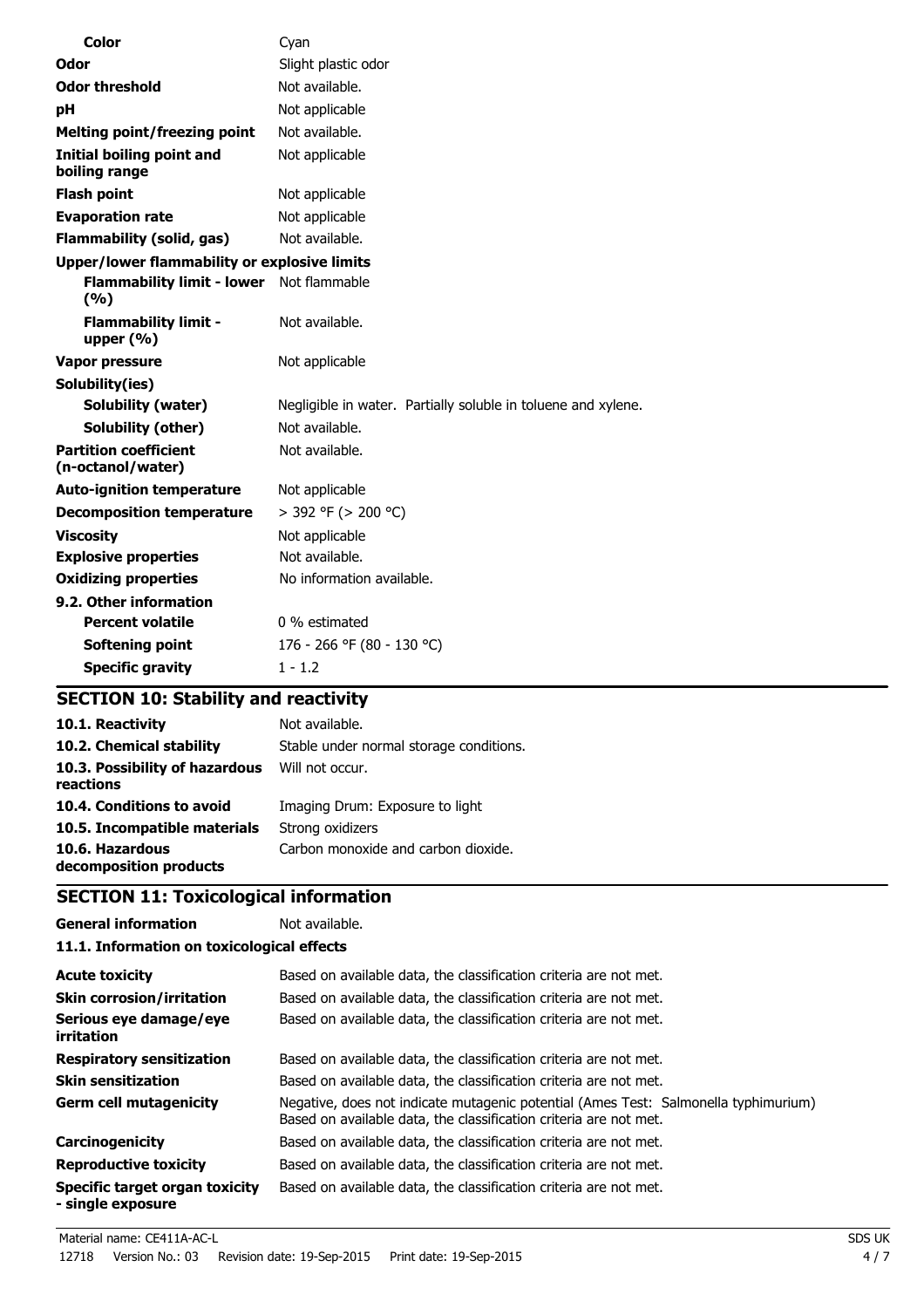| <b>Aspiration hazard</b><br>Based on available data, the classification criteria are not met.<br><b>Test Results</b><br><b>Components</b><br><b>Species</b><br>Amorphous silica (CAS 7631-86-9)<br><b>Acute</b><br><b>Oral</b><br>LD50<br>Mouse<br>$>15000$ mg/kg<br>> 22500 mg/kg<br>Rat<br>Mixture versus substance<br>Not available.<br>information<br><b>Other information</b><br>Complete toxicity data are not available for this specific formulation<br>Refer to Section 2 for potential health effects and Section 4 for first aid measures.<br><b>SECTION 12: Ecological information</b><br>12.1. Toxicity<br>LC50: > 100 mg/l, Fish, 96.00 Hours<br><b>Product</b><br><b>Test Results</b><br><b>Species</b><br>CE411A-AC-L<br><b>Aquatic</b><br><b>Fish</b><br><b>LC50</b><br>Fish<br>> 100 mg/l, 96 Hours<br>12.2. Persistence and<br>Not available.<br>degradability<br>12.3. Bioaccumulative<br>Not available.<br>potential<br><b>Partition coefficient</b><br>Not available.<br>n-octanol/water (log Kow)<br>Not available.<br><b>Bioconcentration factor (BCF)</b><br>12.4. Mobility in soil<br>Not available.<br>12.5. Results of PBT<br>Not a PBT or vPvB substance or mixture.<br>and vPvB<br>assessment<br>12.6. Other adverse effects<br>Not available.<br><b>SECTION 13: Disposal considerations</b><br>13.1. Waste treatment methods<br><b>Residual waste</b><br>Not available.<br>Not available.<br><b>Contaminated packaging</b><br>EU waste code<br>Not available.<br><b>Disposal</b><br>Do not shred toner cartridge, unless dust-explosion prevention measures are taken. Finely<br>methods/information<br>dispersed particles may form explosive mixtures in air. Dispose of in compliance with federal, state,<br>and local regulations.<br>HP's Planet Partners (trademark) supplies recycling program enables simple, convenient recycling of<br>HP original inkjet and LaserJet supplies. For more information and to determine if this service is<br>available in your location, please visit http://www.hp.com/recycle.<br><b>SECTION 14: Transport information</b><br><b>Further information</b><br>Not a dangerous good under DOT, IATA, ADR, IMDG, or RID.<br><b>SECTION 15: Regulatory information</b><br>15.1. Safety, health and environmental regulations/legislation specific for the substance or mixture | Specific target organ toxicity<br>- repeated exposure | Based on available data, the classification criteria are not met. |  |  |  |
|-------------------------------------------------------------------------------------------------------------------------------------------------------------------------------------------------------------------------------------------------------------------------------------------------------------------------------------------------------------------------------------------------------------------------------------------------------------------------------------------------------------------------------------------------------------------------------------------------------------------------------------------------------------------------------------------------------------------------------------------------------------------------------------------------------------------------------------------------------------------------------------------------------------------------------------------------------------------------------------------------------------------------------------------------------------------------------------------------------------------------------------------------------------------------------------------------------------------------------------------------------------------------------------------------------------------------------------------------------------------------------------------------------------------------------------------------------------------------------------------------------------------------------------------------------------------------------------------------------------------------------------------------------------------------------------------------------------------------------------------------------------------------------------------------------------------------------------------------------------------------------------------------------------------------------------------------------------------------------------------------------------------------------------------------------------------------------------------------------------------------------------------------------------------------------------------------------------------------------------------------------------------------------------------------------------------------------------------------------|-------------------------------------------------------|-------------------------------------------------------------------|--|--|--|
|                                                                                                                                                                                                                                                                                                                                                                                                                                                                                                                                                                                                                                                                                                                                                                                                                                                                                                                                                                                                                                                                                                                                                                                                                                                                                                                                                                                                                                                                                                                                                                                                                                                                                                                                                                                                                                                                                                                                                                                                                                                                                                                                                                                                                                                                                                                                                       |                                                       |                                                                   |  |  |  |
|                                                                                                                                                                                                                                                                                                                                                                                                                                                                                                                                                                                                                                                                                                                                                                                                                                                                                                                                                                                                                                                                                                                                                                                                                                                                                                                                                                                                                                                                                                                                                                                                                                                                                                                                                                                                                                                                                                                                                                                                                                                                                                                                                                                                                                                                                                                                                       |                                                       |                                                                   |  |  |  |
|                                                                                                                                                                                                                                                                                                                                                                                                                                                                                                                                                                                                                                                                                                                                                                                                                                                                                                                                                                                                                                                                                                                                                                                                                                                                                                                                                                                                                                                                                                                                                                                                                                                                                                                                                                                                                                                                                                                                                                                                                                                                                                                                                                                                                                                                                                                                                       |                                                       |                                                                   |  |  |  |
|                                                                                                                                                                                                                                                                                                                                                                                                                                                                                                                                                                                                                                                                                                                                                                                                                                                                                                                                                                                                                                                                                                                                                                                                                                                                                                                                                                                                                                                                                                                                                                                                                                                                                                                                                                                                                                                                                                                                                                                                                                                                                                                                                                                                                                                                                                                                                       |                                                       |                                                                   |  |  |  |
|                                                                                                                                                                                                                                                                                                                                                                                                                                                                                                                                                                                                                                                                                                                                                                                                                                                                                                                                                                                                                                                                                                                                                                                                                                                                                                                                                                                                                                                                                                                                                                                                                                                                                                                                                                                                                                                                                                                                                                                                                                                                                                                                                                                                                                                                                                                                                       |                                                       |                                                                   |  |  |  |
|                                                                                                                                                                                                                                                                                                                                                                                                                                                                                                                                                                                                                                                                                                                                                                                                                                                                                                                                                                                                                                                                                                                                                                                                                                                                                                                                                                                                                                                                                                                                                                                                                                                                                                                                                                                                                                                                                                                                                                                                                                                                                                                                                                                                                                                                                                                                                       |                                                       |                                                                   |  |  |  |
|                                                                                                                                                                                                                                                                                                                                                                                                                                                                                                                                                                                                                                                                                                                                                                                                                                                                                                                                                                                                                                                                                                                                                                                                                                                                                                                                                                                                                                                                                                                                                                                                                                                                                                                                                                                                                                                                                                                                                                                                                                                                                                                                                                                                                                                                                                                                                       |                                                       |                                                                   |  |  |  |
|                                                                                                                                                                                                                                                                                                                                                                                                                                                                                                                                                                                                                                                                                                                                                                                                                                                                                                                                                                                                                                                                                                                                                                                                                                                                                                                                                                                                                                                                                                                                                                                                                                                                                                                                                                                                                                                                                                                                                                                                                                                                                                                                                                                                                                                                                                                                                       |                                                       |                                                                   |  |  |  |
|                                                                                                                                                                                                                                                                                                                                                                                                                                                                                                                                                                                                                                                                                                                                                                                                                                                                                                                                                                                                                                                                                                                                                                                                                                                                                                                                                                                                                                                                                                                                                                                                                                                                                                                                                                                                                                                                                                                                                                                                                                                                                                                                                                                                                                                                                                                                                       |                                                       |                                                                   |  |  |  |
|                                                                                                                                                                                                                                                                                                                                                                                                                                                                                                                                                                                                                                                                                                                                                                                                                                                                                                                                                                                                                                                                                                                                                                                                                                                                                                                                                                                                                                                                                                                                                                                                                                                                                                                                                                                                                                                                                                                                                                                                                                                                                                                                                                                                                                                                                                                                                       |                                                       |                                                                   |  |  |  |
|                                                                                                                                                                                                                                                                                                                                                                                                                                                                                                                                                                                                                                                                                                                                                                                                                                                                                                                                                                                                                                                                                                                                                                                                                                                                                                                                                                                                                                                                                                                                                                                                                                                                                                                                                                                                                                                                                                                                                                                                                                                                                                                                                                                                                                                                                                                                                       |                                                       |                                                                   |  |  |  |
|                                                                                                                                                                                                                                                                                                                                                                                                                                                                                                                                                                                                                                                                                                                                                                                                                                                                                                                                                                                                                                                                                                                                                                                                                                                                                                                                                                                                                                                                                                                                                                                                                                                                                                                                                                                                                                                                                                                                                                                                                                                                                                                                                                                                                                                                                                                                                       |                                                       |                                                                   |  |  |  |
|                                                                                                                                                                                                                                                                                                                                                                                                                                                                                                                                                                                                                                                                                                                                                                                                                                                                                                                                                                                                                                                                                                                                                                                                                                                                                                                                                                                                                                                                                                                                                                                                                                                                                                                                                                                                                                                                                                                                                                                                                                                                                                                                                                                                                                                                                                                                                       |                                                       |                                                                   |  |  |  |
|                                                                                                                                                                                                                                                                                                                                                                                                                                                                                                                                                                                                                                                                                                                                                                                                                                                                                                                                                                                                                                                                                                                                                                                                                                                                                                                                                                                                                                                                                                                                                                                                                                                                                                                                                                                                                                                                                                                                                                                                                                                                                                                                                                                                                                                                                                                                                       |                                                       |                                                                   |  |  |  |
|                                                                                                                                                                                                                                                                                                                                                                                                                                                                                                                                                                                                                                                                                                                                                                                                                                                                                                                                                                                                                                                                                                                                                                                                                                                                                                                                                                                                                                                                                                                                                                                                                                                                                                                                                                                                                                                                                                                                                                                                                                                                                                                                                                                                                                                                                                                                                       |                                                       |                                                                   |  |  |  |
|                                                                                                                                                                                                                                                                                                                                                                                                                                                                                                                                                                                                                                                                                                                                                                                                                                                                                                                                                                                                                                                                                                                                                                                                                                                                                                                                                                                                                                                                                                                                                                                                                                                                                                                                                                                                                                                                                                                                                                                                                                                                                                                                                                                                                                                                                                                                                       |                                                       |                                                                   |  |  |  |
|                                                                                                                                                                                                                                                                                                                                                                                                                                                                                                                                                                                                                                                                                                                                                                                                                                                                                                                                                                                                                                                                                                                                                                                                                                                                                                                                                                                                                                                                                                                                                                                                                                                                                                                                                                                                                                                                                                                                                                                                                                                                                                                                                                                                                                                                                                                                                       |                                                       |                                                                   |  |  |  |
|                                                                                                                                                                                                                                                                                                                                                                                                                                                                                                                                                                                                                                                                                                                                                                                                                                                                                                                                                                                                                                                                                                                                                                                                                                                                                                                                                                                                                                                                                                                                                                                                                                                                                                                                                                                                                                                                                                                                                                                                                                                                                                                                                                                                                                                                                                                                                       |                                                       |                                                                   |  |  |  |
|                                                                                                                                                                                                                                                                                                                                                                                                                                                                                                                                                                                                                                                                                                                                                                                                                                                                                                                                                                                                                                                                                                                                                                                                                                                                                                                                                                                                                                                                                                                                                                                                                                                                                                                                                                                                                                                                                                                                                                                                                                                                                                                                                                                                                                                                                                                                                       |                                                       |                                                                   |  |  |  |
|                                                                                                                                                                                                                                                                                                                                                                                                                                                                                                                                                                                                                                                                                                                                                                                                                                                                                                                                                                                                                                                                                                                                                                                                                                                                                                                                                                                                                                                                                                                                                                                                                                                                                                                                                                                                                                                                                                                                                                                                                                                                                                                                                                                                                                                                                                                                                       |                                                       |                                                                   |  |  |  |
|                                                                                                                                                                                                                                                                                                                                                                                                                                                                                                                                                                                                                                                                                                                                                                                                                                                                                                                                                                                                                                                                                                                                                                                                                                                                                                                                                                                                                                                                                                                                                                                                                                                                                                                                                                                                                                                                                                                                                                                                                                                                                                                                                                                                                                                                                                                                                       |                                                       |                                                                   |  |  |  |
|                                                                                                                                                                                                                                                                                                                                                                                                                                                                                                                                                                                                                                                                                                                                                                                                                                                                                                                                                                                                                                                                                                                                                                                                                                                                                                                                                                                                                                                                                                                                                                                                                                                                                                                                                                                                                                                                                                                                                                                                                                                                                                                                                                                                                                                                                                                                                       |                                                       |                                                                   |  |  |  |
|                                                                                                                                                                                                                                                                                                                                                                                                                                                                                                                                                                                                                                                                                                                                                                                                                                                                                                                                                                                                                                                                                                                                                                                                                                                                                                                                                                                                                                                                                                                                                                                                                                                                                                                                                                                                                                                                                                                                                                                                                                                                                                                                                                                                                                                                                                                                                       |                                                       |                                                                   |  |  |  |
|                                                                                                                                                                                                                                                                                                                                                                                                                                                                                                                                                                                                                                                                                                                                                                                                                                                                                                                                                                                                                                                                                                                                                                                                                                                                                                                                                                                                                                                                                                                                                                                                                                                                                                                                                                                                                                                                                                                                                                                                                                                                                                                                                                                                                                                                                                                                                       |                                                       |                                                                   |  |  |  |
|                                                                                                                                                                                                                                                                                                                                                                                                                                                                                                                                                                                                                                                                                                                                                                                                                                                                                                                                                                                                                                                                                                                                                                                                                                                                                                                                                                                                                                                                                                                                                                                                                                                                                                                                                                                                                                                                                                                                                                                                                                                                                                                                                                                                                                                                                                                                                       |                                                       |                                                                   |  |  |  |
|                                                                                                                                                                                                                                                                                                                                                                                                                                                                                                                                                                                                                                                                                                                                                                                                                                                                                                                                                                                                                                                                                                                                                                                                                                                                                                                                                                                                                                                                                                                                                                                                                                                                                                                                                                                                                                                                                                                                                                                                                                                                                                                                                                                                                                                                                                                                                       |                                                       |                                                                   |  |  |  |
|                                                                                                                                                                                                                                                                                                                                                                                                                                                                                                                                                                                                                                                                                                                                                                                                                                                                                                                                                                                                                                                                                                                                                                                                                                                                                                                                                                                                                                                                                                                                                                                                                                                                                                                                                                                                                                                                                                                                                                                                                                                                                                                                                                                                                                                                                                                                                       |                                                       |                                                                   |  |  |  |
|                                                                                                                                                                                                                                                                                                                                                                                                                                                                                                                                                                                                                                                                                                                                                                                                                                                                                                                                                                                                                                                                                                                                                                                                                                                                                                                                                                                                                                                                                                                                                                                                                                                                                                                                                                                                                                                                                                                                                                                                                                                                                                                                                                                                                                                                                                                                                       |                                                       |                                                                   |  |  |  |
|                                                                                                                                                                                                                                                                                                                                                                                                                                                                                                                                                                                                                                                                                                                                                                                                                                                                                                                                                                                                                                                                                                                                                                                                                                                                                                                                                                                                                                                                                                                                                                                                                                                                                                                                                                                                                                                                                                                                                                                                                                                                                                                                                                                                                                                                                                                                                       |                                                       |                                                                   |  |  |  |
|                                                                                                                                                                                                                                                                                                                                                                                                                                                                                                                                                                                                                                                                                                                                                                                                                                                                                                                                                                                                                                                                                                                                                                                                                                                                                                                                                                                                                                                                                                                                                                                                                                                                                                                                                                                                                                                                                                                                                                                                                                                                                                                                                                                                                                                                                                                                                       |                                                       |                                                                   |  |  |  |
|                                                                                                                                                                                                                                                                                                                                                                                                                                                                                                                                                                                                                                                                                                                                                                                                                                                                                                                                                                                                                                                                                                                                                                                                                                                                                                                                                                                                                                                                                                                                                                                                                                                                                                                                                                                                                                                                                                                                                                                                                                                                                                                                                                                                                                                                                                                                                       |                                                       |                                                                   |  |  |  |
|                                                                                                                                                                                                                                                                                                                                                                                                                                                                                                                                                                                                                                                                                                                                                                                                                                                                                                                                                                                                                                                                                                                                                                                                                                                                                                                                                                                                                                                                                                                                                                                                                                                                                                                                                                                                                                                                                                                                                                                                                                                                                                                                                                                                                                                                                                                                                       |                                                       |                                                                   |  |  |  |
|                                                                                                                                                                                                                                                                                                                                                                                                                                                                                                                                                                                                                                                                                                                                                                                                                                                                                                                                                                                                                                                                                                                                                                                                                                                                                                                                                                                                                                                                                                                                                                                                                                                                                                                                                                                                                                                                                                                                                                                                                                                                                                                                                                                                                                                                                                                                                       |                                                       |                                                                   |  |  |  |

#### **EU regulations**

**Regulation (EC) No. 1005/2009 on substances that deplete the ozone layer, Annex I** Not listed.

**Regulation (EC) No. 1005/2009 on substances that deplete the ozone layer, Annex II** Not listed.

**Regulation (EC) No. 850/2004 On persistent organic pollutants, Annex I as amended** Not listed.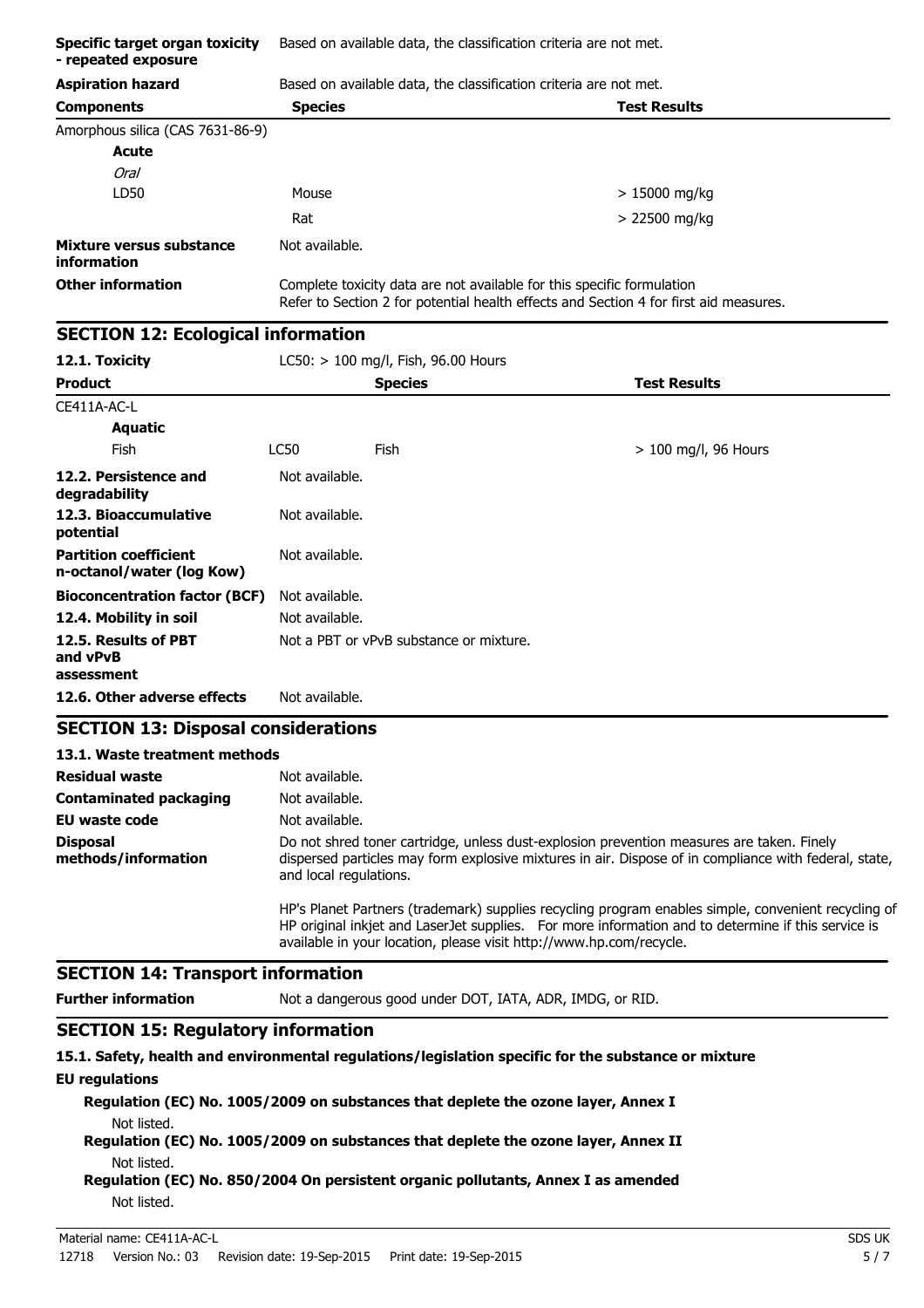| amended                             | Regulation (EC) No. 689/2008 concerning the export and import of dangerous chemicals, Annex I, part 1 as                                                                                                                                                                                                          |
|-------------------------------------|-------------------------------------------------------------------------------------------------------------------------------------------------------------------------------------------------------------------------------------------------------------------------------------------------------------------|
| Not listed.                         |                                                                                                                                                                                                                                                                                                                   |
| amended                             | Regulation (EC) No. 689/2008 concerning the export and import of dangerous chemicals, Annex I, part 2 as                                                                                                                                                                                                          |
| Not listed.<br>amended              | Regulation (EC) No. 689/2008 concerning the export and import of dangerous chemicals, Annex I, part 3 as                                                                                                                                                                                                          |
| Not listed.                         |                                                                                                                                                                                                                                                                                                                   |
|                                     | Regulation (EC) No. 689/2008 concerning the export and import of dangerous chemicals, Annex V as amended                                                                                                                                                                                                          |
| Not listed.                         |                                                                                                                                                                                                                                                                                                                   |
|                                     | Regulation (EC) No. 166/2006 Annex II Pollutant Release and Transfer Registry                                                                                                                                                                                                                                     |
| Not listed.                         | Regulation (EC) No. 1907/2006, REACH Article 59(1) Candidate List as currently published by ECHA                                                                                                                                                                                                                  |
| Not listed.                         |                                                                                                                                                                                                                                                                                                                   |
| <b>Authorizations</b>               |                                                                                                                                                                                                                                                                                                                   |
|                                     | Regulation (EC) No. 143/2011 Annex XIV Substances Subject to Authorization                                                                                                                                                                                                                                        |
| Not listed.                         |                                                                                                                                                                                                                                                                                                                   |
| <b>Restrictions on use</b>          |                                                                                                                                                                                                                                                                                                                   |
| amended                             | Regulation (EC) No. 1907/2006, REACH Annex XVII Substances subject to restriction on marketing and use as                                                                                                                                                                                                         |
| Not listed.                         |                                                                                                                                                                                                                                                                                                                   |
| mutagens at work                    | Directive 2004/37/EC: on the protection of workers from the risks related to exposure to carcinogens and                                                                                                                                                                                                          |
| Not regulated.<br>are breastfeeding | Directive 92/85/EEC: on the safety and health of pregnant workers and workers who have recently given birth or                                                                                                                                                                                                    |
| Not regulated.                      |                                                                                                                                                                                                                                                                                                                   |
| <b>Other EU regulations</b>         |                                                                                                                                                                                                                                                                                                                   |
|                                     | Directive 96/82/EC (Seveso II) on the control of major-accident hazards involving dangerous substances                                                                                                                                                                                                            |
| Not regulated.<br>agents at work    | Directive 98/24/EC on the protection of the health and safety of workers from the risks related to chemical                                                                                                                                                                                                       |
| Not regulated.                      | Directive 94/33/EC on the protection of young people at work                                                                                                                                                                                                                                                      |
| Not regulated.                      |                                                                                                                                                                                                                                                                                                                   |
| <b>Other regulations</b>            | All chemical substances in this HP product have been notified or are exempt from notification under<br>chemical substances notification laws in the following countries: US (TSCA), EU (EINECS/ELINCS),<br>Switzerland, Canada (DSL/NDSL), Australia, Japan, Philippines, South Korea, New Zealand, and<br>China. |
| <b>Other information</b>            | This Safety Data Sheet complies with the requirements of Regulation (EC) No 1907/2006.                                                                                                                                                                                                                            |
| <b>National regulations</b>         | Not available.                                                                                                                                                                                                                                                                                                    |
| 15.2. Chemical safety<br>assessment | Not available.                                                                                                                                                                                                                                                                                                    |

# **SECTION 16: Other information**

| <b>References</b>                                                               | Not available.                                                                                                                                                                                                                                                                                                                                                                                                                                                                                                       |
|---------------------------------------------------------------------------------|----------------------------------------------------------------------------------------------------------------------------------------------------------------------------------------------------------------------------------------------------------------------------------------------------------------------------------------------------------------------------------------------------------------------------------------------------------------------------------------------------------------------|
| Information on evaluation<br>method leading to the<br>classification of mixture | Not available.                                                                                                                                                                                                                                                                                                                                                                                                                                                                                                       |
| Issue date                                                                      | $02$ -Dec-2014                                                                                                                                                                                                                                                                                                                                                                                                                                                                                                       |
| <b>Revision information</b>                                                     | SECTION 16: Other information: Disclaimer                                                                                                                                                                                                                                                                                                                                                                                                                                                                            |
| <b>Training information</b>                                                     | Not available.                                                                                                                                                                                                                                                                                                                                                                                                                                                                                                       |
| <b>Disclaimer</b>                                                               | This Safety Data Sheet document is provided without charge to customers of HP. Data is the most<br>current known to HP at the time of preparation of this document and is believed to be accurate. It<br>should not be construed as guaranteeing specific properties of the products as described or<br>suitability for a particular application. This document was prepared to the requirements of the<br>jurisdiction specified in Section 1 above and may not meet regulatory requirements in other<br>countries. |